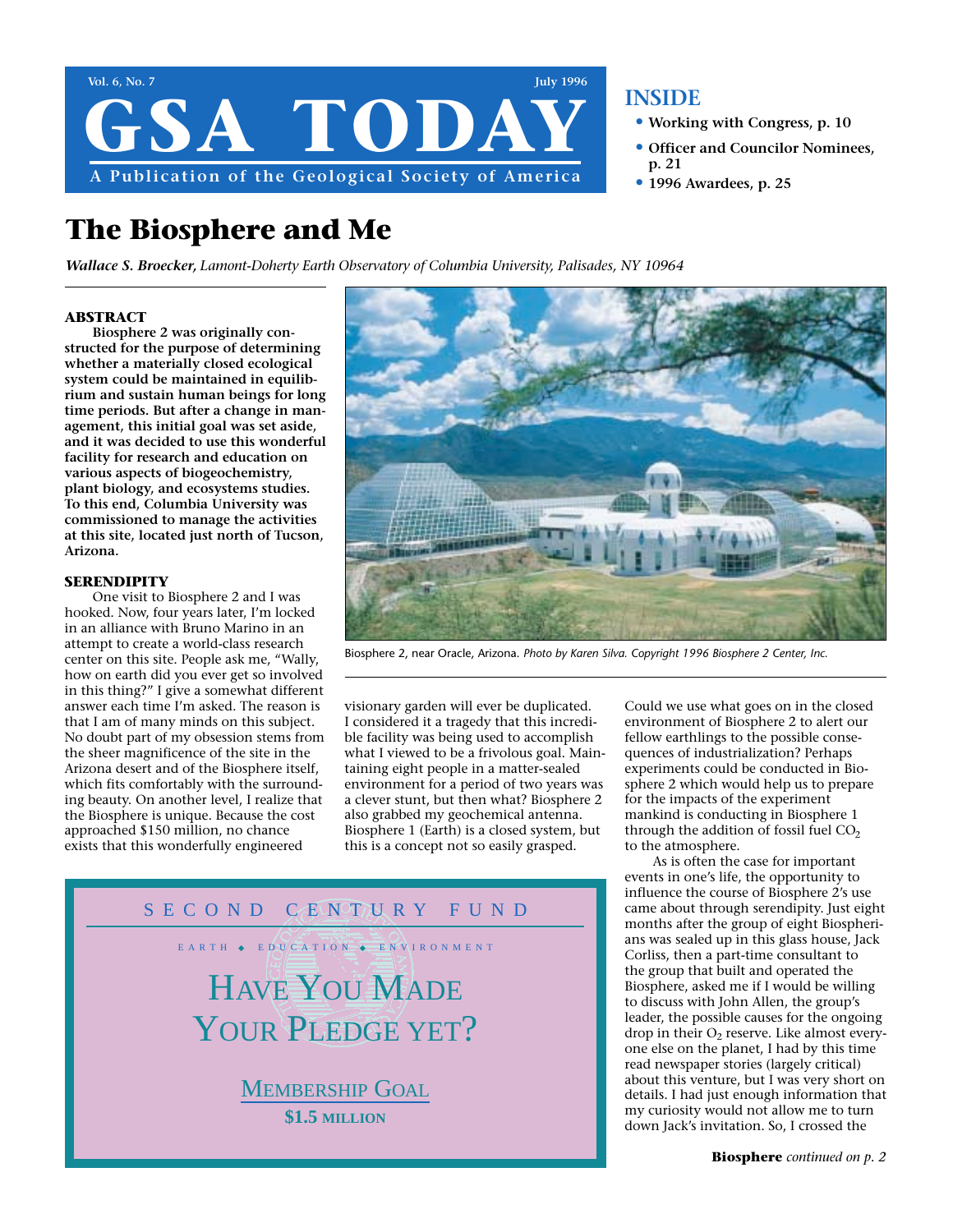### **GSA TODAY** *July*<br>Vol. 6 No. 7 *Vol. 6, No. 7*

**GSA TODAY** (ISSN 1052-5173) is published monthly by The Geological Society of America, Inc., with offices at 3300 Penrose Place, Boulder, Colorado. Mailing address: P.O. Box 9140, Boulder, CO 80301- 9140, U.S.A. Periodicals Class postage paid at Boulder, Colorado, and at additional mailing offices. **Postmaster:** Send address changes to *GSA Today,* Membership Services, P.O. Box 9140, Boulder, CO 80301-9140.

Copyright © 1996, The Geological Society of America, Inc. (GSA). All rights reserved. Copyright not claimed on content prepared wholly by U.S. Government employees within the scope of their employment. Permission is granted to individuals to photocopy freely all items other than the science articles to further science and education. Individual scientists are hereby granted permission, without royalties or further requests, to make unlimited photocopies of the science articles for use in classrooms to further education and science, and to make up to five copies for distribution to associates in the furtherance of science; permission is granted to make more than five photocopies for other noncommercial, nonprofit purposes furthering science and education upon payment of the appropriate fee (\$0.25 per page) directly to the Copyright Clearance Center, 27 Congress Street, Salem, Massachusetts 01970, phone (508) 744-3350 (include title and ISSN when paying). Written permission is required from GSA for all other forms of capture, reproduction, and/or distribution of any item in this journal by any means. GSA provides this and other forums for the presentation of diverse opinions and positions by scientists worldwide, regardless of their race, citizenship, gender, religion, or political viewpoint. Opinions presented in this publication do not reflect official positions of the Society.

**SUBSCRIPTIONS** for 1996 calendar year: **Society Members:** *GSA Today* is provided as part of membership dues. Contact Membership Services at (800) 472-1988 or (303) 447-2020 for membership information. **Nonmembers & Institutions:** Free with paid subscription to both *GSA Bulletin* and *Geology,* otherwise \$45 for U.S., Canada, and Mexico; \$55 elsewhere. Contact Subscription Services. **Single copies** may be ordered from Publication Sales. **Claims:** For nonreceipt or for damaged copies, members contact Membership Services; all others contact Subscription Services. Claims are honored for one year; please allow sufficient delivery time for overseas copies.

**STAFF:** Prepared from contributions from the GSA staff and membership. **Executive Director:** Donald M. Davidson, Jr. **Science Editor:** Suzanne M. Kay *Department of Geological Sciences, Cornell University, Ithaca, NY 14853* **Forum Editor:** Bruce F. Molnia *U.S. Geological Survey, MS 917, National Center, Reston, VA 22092*

**Managing Editor:** Faith Rogers **Production & Marketing Manager:** James R. Clark **Production Editor and Coordinator:** Joan E. Manly **Graphics Production:** Joan E. Manly, Adam S. McNally

#### **ADVERTISING**

Classifieds and display: contact Ann Crawford (303) 447-2020; fax 303-447-1133

Issues of this publication are available electronically, in full color, from GSA as Acrobat "Portable Document Format" (PDF) files. These can be viewed and printed on personal computers using MSDOS or MSWindows, on Macintoshes, or on Unix machines. You must use the appropriate Adobe Acrobat Reader, available for free download from GSA and other online services. The more powerful Adobe Exchange program, available from commercial software suppliers, may also be used. Download the issues of *GSA Today* and/or the appropriate Readers using the Uniform Resource Locator (URL): http://www.geosociety.org. Issues of *GSA Today* are posted about the first of the month of publication.

This publication is included on GSA's annual CD-ROM *GSA Journals on Compact Disc.* Call GSA Publication Sales for details.

Printed with pure soy inks on recyclable paper in the U.S.A.

# **IN THIS ISSUE**

| The Biosphere and Me $\,\ldots\ldots\ldots\,1$ |  |
|------------------------------------------------|--|
| Rock Stars-Mather  8                           |  |
| Washington Report  10                          |  |
| Correction  11                                 |  |
| About People  11                               |  |
| GSAF Update  12                                |  |
| Environment Matters  14                        |  |
| Letters to the Editor  15                      |  |
|                                                |  |
| GSA Employment Service  17                     |  |
| Book Reviews  20                               |  |
|                                                |  |

### 1997 Officer and Councilor Nominees ... 21 In Memoriam . . . . . . . . . . . . . . . . . . . . . . . . . . 21 Memorial Preprints . . . . . . . . . . . . . . . . . . . . . 21 *Bulletin* and *Geology* Contents . . . . . . . . . . . 22 1996 Award Recipients ................. 25 1996 GeoVentures ....................... 25 GSA on the Web ......................... 26 Calendar ................................... 27 GSA Meetings . . . . . . . . . . . . . . . . . . . . . . . . . 28 Classifieds . . . . . . . . . . . . . . . . . . . . . . . . . . . . . 30

#### **Biosphere** *continued from p. 1*

Hudson to a Manhattan restaurant for a dinner with John Allen—and quite a dinner it turned out to be. Allen reminded me of an aging Indiana Jones. He flashed a somewhat crumpled graph showing the trend followed by the  $O<sub>2</sub>$  content of Biosphere 2's air over the period following closure. I say "flashed" because John clearly did not want any of the journalistic critics who might be lurking at the surrounding tables to get a glimpse of this evidence that all was not going well in his house of glass. My first thought (which ultimately proved to be correct) was the obvious one. I said, "John, I bet you put too much organic matter in Biosphere 2's soils." We argued the pros and cons of this idea at great length. We agreed on only two points. First, I would tell no one about the mysterious decrease of Biosphere 2's  $O<sub>2</sub>$ , and second, I would visit the Biosphere after a meeting on soil radiocarbon which by chance was to be held in Tucson in a week's time.

It was with great anticipation that I drove across the desert to Biosphere 2 that May day in 1992. After a brief meeting with John Allen during which he regaled me with concepts put forth by his hero, the Russian geochemist Vernadsky, I was placed in the able hands of Biosphere 2's chief engineer, Bill Dempster. He toured me around (but, of course, not into) the fabulous Biosphere—its power plant, its cooling towers, and its "lungs." Then Bill and I sat down in his office to discuss the O2 problem. It was Bill who unfolded the mystery by showing me that my theory based on excess respiration in Biosphere 2's soils could not be the whole story. The problem was that the  $CO<sub>2</sub>$  content of Biosphere 2 air had not risen anywhere near as far as would be expected from the disappearance of  $O_2$ . For each mole of  $O_2$ consumed by the bacteria living in the soil, roughly one mole of  $CO<sub>2</sub>$  would have been produced. Had this  $CO<sub>2</sub>$  accumulated in the closed air space, the content should have risen to several percent. Yet, at that time, it was only about 0.1%. Here was the kind of puzzle designed to capture the attention of any alert geochemist. I went back to Lamont with visions of oxidationreduction reactions dancing in my head.

#### **SECOND THOUGHTS AND FINALLY SUCCESS**

I sought out Jeff Severinghaus who had begun his graduate work at Lamont at the beginning of the spring term. Jeff was interested in the global carbon cycle and was particularly impressed by the approach being taken by Ralph Keeling, then a postdoctoral fellow at the National Center for Atmospheric Research. Ralph had succeeded in developing the capability to measure the rate of decline in Earth's  $O<sub>2</sub>$  resulting from the burning of fossil fuels. Jeff was on the lookout for a research problem related to this approach. So, I said, "Jeff, if you can't find one involving Biosphere 1, why not settle for Biosphere 2?" Jeff bit, and we immediately began what turned out to be a long series of investigations of possible solutions to the seeming enigma. As Biosphere 2 initially contained 1.2 million moles of  $O<sub>2</sub>$ (40 tons), we figured that it shouldn't be hard to track down the fate of the missing 10 or so tons. Could the Biospherians have removed the matching excess  $CO<sub>2</sub>$  into their sodium hydroxide scrubber? Could there be another sink for  $O_2$ —the oxidation of fixed nitrogen, of reduced sulfur, of divalent iron in the soils? Rust? Clearly, in order to answer these questions, one of us would have to spend some time at the Biosphere. Jeff offered. Dempster and Allen agreed. So, during the summer of 1992, Lamont's involvement in Biosphere 2 research began. Jeff, with considerable help from Bill Dempster, rather quickly eliminated the  $CO<sub>2</sub>$  scrubber and N and S oxidation from contention. Although the Biospherians had indeed run their NaOH stripper during winter months, the amount of CO<sub>2</sub> removed accounted for only one-fifth of that necessary to balance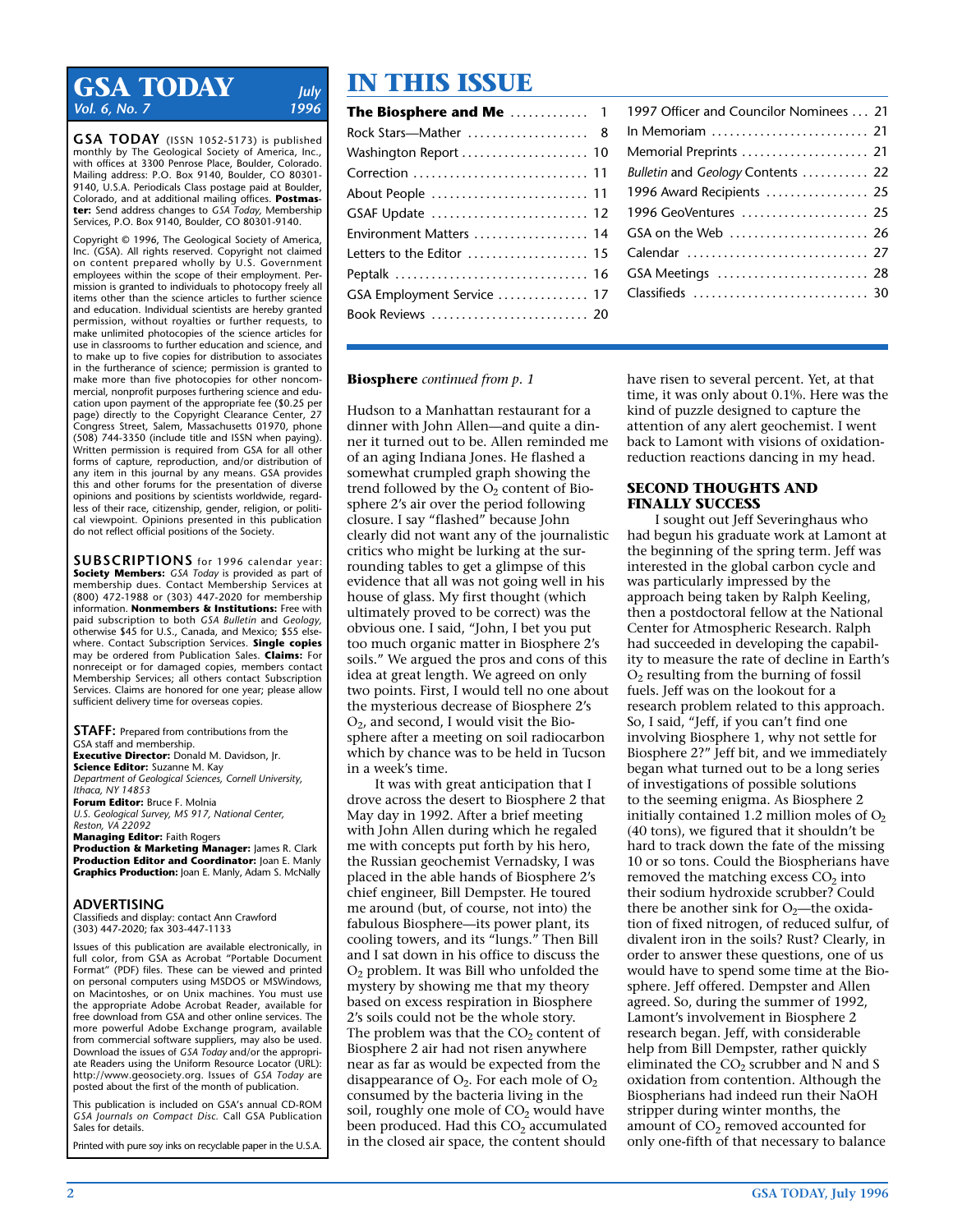its carbon budget. Any N and S oxidized would have appeared in the recirculating would have appeared in the recirculatin<br>water supply as NO<sub>3</sub> and SO<sub>4</sub>. Analyses of the water showed that the amounts of these substances were far too small. The required 50 or so tons of rust were clearly nowhere to be seen. The acid soils of Biosphere 2 were hardly likely to host massive  $CaCO<sub>3</sub>$  accumulation. This left iron in the soils as the only remaining item on our list of suspects. Jeff, again with help from Bill Dempster, constructed a set of sealed soil chambers with the intent of measuring the ratio of  $O_2$  consumption to  $CO_2$ production. Although preliminary experiments with these chambers did indeed indicate that  $O_2$  was going down faster than  $CO<sub>2</sub>$  went up, this result proved to be an artifact of  $CO<sub>2</sub>$  uptake by the soil moisture. Bafflement!

During this period, Jeff began to get cold feet about work at Biosphere 2. The press mercilessly hammered away at what they perceived to be evidence of cheating by the Biospherians. Did they import hamburgers or have secret nights on the town? Jeff and I both knew these suspicions were unfounded. One only had to look at the Biospherians to see that they were on the verge of starvation. One had only to speak with them to know that they took their mission very seriously. Further, Bill Dempster proved to be a superb colleague, intelligent, knowledgeable, dedicated, resourceful, and totally honest. But around us swirled the aura of public relations gimmicks and what we felt was a charade of great science as portrayed by John Allen and his top aides. John once told me, "Wally, we are out to uncover the great principles of ecology." I replied, "John, I'm not sure whether such principles exist. If they do, this is surely not the setting in which they will be discovered." When Jeff suggested that he cut his connection with the Biosphere for fear that he would inherit a reputation for Barnum and Bailey science, I tried to dissuade him by pointing out that geologists who worked in Cuba were not making a statement of admiration for Castro. As we took no money for consulting fees, research expenditures, or even airfares, I reminded him that we were clean!

Then, at last, the breakthrough came. Jeff's father, a high-altitude physiologist, pointed out something we had never considered; concrete takes up  $CO<sub>2</sub>$ . Portland cement initially contains about 15%  $Ca(OH)<sub>2</sub>$ , which upon exposure to carbon dioxide is converted to  $CaCO<sub>3</sub>$ .  $CO<sub>2</sub>$  in– H2O out. With the help of Taber McCallum, one of the eight resident Biospherians, Jeff obtained cores of concrete exposed on the inside of the Biosphere. He compared the thickness of the  $CaCO<sub>3</sub>$ -saturated rind in these cores with that for cores he obtained from concrete on the outside of the structure. Those from the inside had a 2-cm-thick rind compared to

**Figure 1.** Hypothetical dependence of uptake of  $CO<sub>2</sub>$  by Biosphere 2 plants and concrete on the  $CO<sub>2</sub>$  content of its air. The former increases and then plateaus at  $CO<sub>2</sub>$ contents above 1500 ppm; the latter rises linearly with  $CO<sub>2</sub>$  content of the air. During summer months, when light is high, the plateau rate of uptake of  $CO<sub>2</sub>$  by plants is assumed to be twice that for winter months, when light is low. As the uptake of  $CO<sub>2</sub>$  by concrete is independent of light level, its trend with atmospheric  $CO<sub>2</sub>$  content should show no seasonality. Assuming that the rate of respiration is the same in summer and winter, (i.e., 4000 moles/day), the steady-state  $CO<sub>2</sub>$  content during winter months would have to be more than four times that in the summer in order for removal to match respiration input. In this hypothetical case, during summer months, 87% of the daily  $CO<sub>2</sub>$  goes to plant growth and 13% to the concrete carbonation. During the winter, the split is close to 50:50. If during winter months the Biospherians removed, through scrubbing, 600 moles of  $CO<sub>2</sub>$  per day, then the amount to be removed by the plants and concrete would have dropped to 3400 moles per day. This could be accomplished at a CO2 content of 3500 ppm.

only 0.2 cm for the outside. This was to be expected because the  $CO<sub>2</sub>$  content of the air inside the Biosphere averaged about eight times that outside. Although humidity dependent, the rate of  $CO<sub>2</sub>$  uptake by concrete should be roughly proportional to the  $CO<sub>2</sub>$  content of the air in contact with the concrete. Jeff multiplied the amount of  $CaCO<sub>3</sub>$  per unit area by the area of exposed concrete and, lo and behold, found that it accounted for the missing  $CO<sub>2</sub>$ !

#### **IT COULD HAVE BEEN VENUS**

Although this finding solved the original mystery, it served to whet my appetite to understand exactly how Biosphere 2's carbon cycle was regulated. On the basis of the magnitude of the soil-respiration– driven night-time rise of  $CO<sub>2</sub>$  content, it was clear that the  $CO<sub>2</sub>$  in Biosphere 2's atmosphere was being replaced on the time scale of just a few days. Yet, over periods of weeks, its  $CO<sub>2</sub>$  content oscillated about nearly the same daily mean, suggesting that some mechanism allowed Biosphere  $2$ 's  $CO<sub>2</sub>$  content to reach a steady state. In other words, a feedback loop must have been operative which tended to drive the  $CO<sub>2</sub>$  content of Biosphere 2's atmosphere toward that level at which the combined removal by plant growth and by concrete carbonation matched the input from respiration. As shown diagrammatically in Figure 1, the rates of both uptake processes are dependent upon  $CO<sub>2</sub>$ concentration. In the case of concrete



carbonation, the rate presumably rises linearly with  $CO<sub>2</sub>$  content of the air. The rate of photosynthesis also rises with  $CO<sub>2</sub>$ content, but it asymptotically approaches an upper limit. The magnitude of this limit depends on the light level. As the environmental conditions in Biosphere 2 (temperature, rainfall, humidity) were held nearly the same around the year, light was the only seasonally variable factor. Indeed, during times of peak summer insolation, the amount of sunshine received in Arizona is slightly more than twice that received in winter months. While the curves shown in Figure 1 are based on my guesses, they are at least qualitatively correct. They clearly show why the  $CO<sub>2</sub>$  content of Biosphere 2's air underwent such strong seasonal cycles. Night-time  $CO<sub>2</sub>$  rise rates suggest that soil respiration was more or less the same in summer and winter. It averaged about 4000 moles/day. During summer months, higher photosynthesis rates permitted most, but not all, of this  $CO<sub>2</sub>$  to be removed through plant growth. By contrast, under winter conditions, we estimate that only about half the  $CO<sub>2</sub>$  generated by respiration could be removed by plant growth, and, hence, no plant-growth feedback control could exist. The rest of the  $CO<sub>2</sub>$  had to go into the concrete. For this to happen, a  $CO<sub>2</sub>$  content of roughly 5000 ppm was required. Because the Biospherians worried that the winter  $CO<sub>2</sub>$  content

**Biosphere** *continued on p. 4*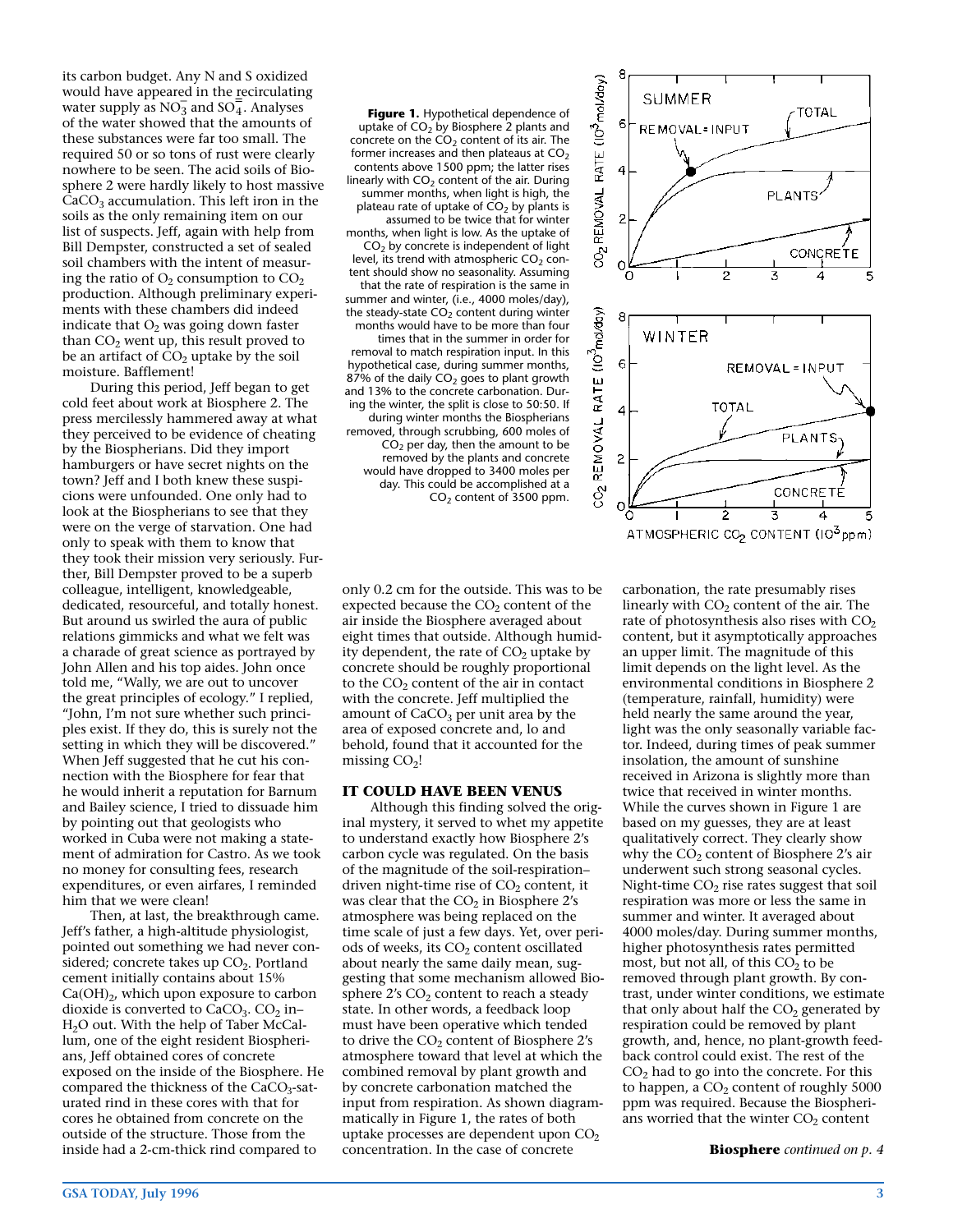

**Figure 2.** Diagram showing the compartmentalization planned for Bio-.<br>sphere 2. Colors indicate the threefold subdivision. Dashed lines show the positions of the roll-up curtains for temporary isolation of the rain forest and desert. The black arrows indicate the direction of the air flow associated with  $CO<sub>2</sub>$  control.

#### **Biosphere** *continued from p. 3*

of their air might skyrocket to unreasonable levels, they operated a scrubbing device capable of removing 500 moles of  $CO<sub>2</sub>$  per day. This dropped the net input from 4000 to 3500 moles per day and hence required removal by the concrete of 2000 to 1500 moles per day. Therefore, the winter  $CO<sub>2</sub>$  levels stabilized at about 3750 ppm instead of at 5000 ppm (see Fig. 1).

Unbeknownst to the builders of Biosphere 2, by incorporating immense amounts of concrete into their glass house, they prevented a Venus-like runaway  $CO<sub>2</sub>$  buildup. Without concrete, even with the scrubber running full tilt, during winter months, production of  $CO<sub>2</sub>$ by respiration would have exceeded removal by about 1500 moles per day. This excess would have accumulated in the air. Each winter day, the  $CO<sub>2</sub>$  content of Biosphere 2's atmosphere would have risen by about 250 ppm. Over the 90-day winter period, it would have climbed to a staggering 22,000 ppm.

Was no consideration given to this problem by Biosphere 2's designers? I think not. They were organic gardeners intent on maximizing the Biospherian's food supply. Consequently, they put too much organic matter into their soils (artificially created by mixing peat moss and bog mud with site excavation alluvial silt and clay). In the agricultural area, they

made the additional mistake of extending the organic-rich material to a depth of nearly 1 m (in most of Biosphere 1's agricultural plots, the organic-rich A-horizon extends to about one fifth this depth). One has only to take another look at Figure 1 to realize that had its creators installed one-half the amount of organic matter, then even during the winter periods Biosphere 2 would have achieved steady state on the rising part of the curve of growth rate vs. atmospheric  $CO<sub>2</sub>$  content. The mean daily  $CO<sub>2</sub>$  content would have stabilized at perhaps 650 ppm during low-light periods and close to the outside ambient conditions during summer months.

Let us return to the situation with regard to  $O_2$ . For each mole of  $CO_2$  generated by respiration, roughly 1 mole of  $O<sub>2</sub>$ is consumed. To the extent that this respiration  $CO<sub>2</sub>$  is consumed by plants, the lost  $O_2$  is replenished. But if, instead, the  $CO_2$ goes into the concrete, then replenishment doesn't occur. Hence,  $CO<sub>2</sub>$  uptake by Biosphere 2's concrete and  $O<sub>2</sub>$  decline went hand in hand. When initially closed, Biosphere 2 contained about 1.2 million moles of  $O_2$ . Averaged over the entire year, the excess of soil respiration over plant growth was about 1000 moles per day. Hence, during the course of one year about 0.4 million moles of  $O<sub>2</sub>$  (or onethird of the total) was lost. So great was this loss that eventually the management

had to back off from their self-imposed ban against any transfer of matter into Biosphere 2 by bringing in tank trucks loaded with liquid  $O_2$ . By February 1993, 1.4 years after closure, the  $O<sub>2</sub>$  content had fallen from its initial 21% to about 14%. The Biospherians, living at 3800 feet elevation, were experiencing oxygen availability equivalent to that at an elevation of 17,500 feet! Again, it is easy to see from Figure 1 that if respiration had been 2000 rather than 4000 moles per day, a much smaller amount of  $CO<sub>2</sub>$  would have gone into the concrete (about 200 moles per day). In this case the  $O<sub>2</sub>$  content would have declined at the rate of only 10% per year, and the Biospherians would not have run short during their two-year stay.

One interesting observation was that just prior to replenishment of  $O<sub>2</sub>$ , the eight Biospherians were dragging around, hardly capable of climbing stairs. When the first injection of  $O_2$  was made into one of the two external lungs, the Biospherians waited behind a sealed hatch in the connecting tunnel. Their air contained 14%  $O_2$ . Upon completion of the first  $O_2$ injection, the lung air contained  $27\%$  O<sub>2</sub>. When the hatch was opened and the Biospherians stepped into the  $O_2$ -rich environment, their rejuvenation was instantaneous. They ran and jumped for joy and even did somersaults!

#### **MEANWHILE, OUTSIDE**

As my interest in the Biosphere rose, so also did my discontent regarding its management and direction. First, the advisory committee constituted by scientists of great prominence—Keith Runcorn, Jim Arnold, Tom Lovejoy—resigned in protest over the lack of information. Then, in a surprise move made without consultation with any of us, Jack Corliss was appointed director of research. Finally, a new crew of seven Biospherians was installed for a second mission whose objectives were no clearer than those surrounding the first. In my estimation, this very expensive facility was going nowhere. In frustration, I wrote a long letter to Ed Bass, the patron of the operation, bewailing this state of affairs and suggesting how the Biosphere might be put to better use. Much to my surprise and to that of many other Biosphere watchers, on April 1, 1994, Bass's financial advisors moved in and assumed management. As it turned out, this move had been in the offing well before my letter was written.

At the time of the takeover, John Allen and two of his faithful, Abigail Ailing and Mark Van Thillo, were in Japan. Ailing and Van Thillo flew back to Arizona and in the pre-dawn hours of April 3 came across the desert and broke the seal on one of Biosphere 2's hatches. Abigail went inside and ordered the resident Biospherians to leave. They refused, and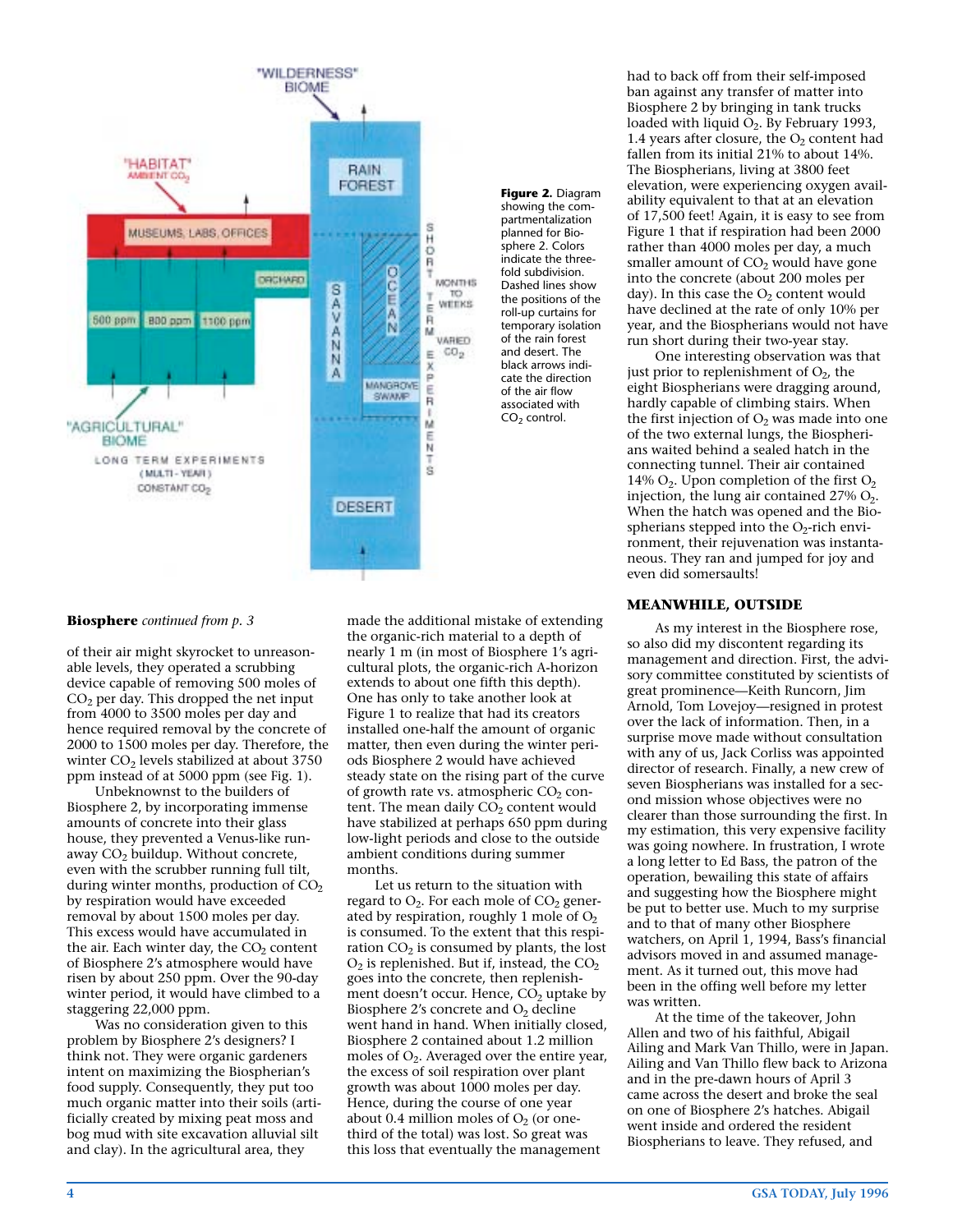the Biosphere was resealed (but not until 15% of its air had been exchanged). This triggered arrests of Ailing and Van Thillo and generated lawsuits that have yet to be settled. Ailing claimed that she was trying to prevent something akin to the Challenger disaster. The new management said that had problems arisen, the Biospherians could simply have opened any of several hatches and walked out. Further, no one can point to any aspect of Biosphere 2's operation which might have placed it or its occupants in sudden jeopardy.

Upon the departure of the Allen group, the management of Biosphere 2 was placed in the hands of Bannon and Associates, a company specializing in the reorganization of troubled business enterprises. Their charge was twofold. First, stem the financial bleeding, and second, place the long-term operation of the Biosphere campus in the hands of a university or group of universities. Steve Bannon, the CEO of Bannon Associates, took personal charge of this exercise. He immediately took up residence on the Biosphere 2 campus and remained there for 21 months until these tasks were completed. On January 1, 1996, Columbia University assumed management of the Biosphere.

Steve Bannon turned to me, as the only external scientist actively involved at Biosphere 2 but not receiving funding from the Allen group, for advice regarding how a legitimate scientific program might be set up. My advice was to seek a handson scientist as director of research. "Any candidates in mind?" he asked. "Lots, but if you ask who might be good at it and also likely to accept the job, then I can think of only one, Bruno Marino at Harvard. He's a leader in the field of isotope biogeochemistry and is looking for this kind of job." A second piece of advice to Steve was that until a more permanent arrangement could be made, Biosphere 2 science should be planned jointly by scientists at Lamont and Biosphere 2. In this way, not only would the newly created research group on the Oracle campus be buttressed, but also the Lamont connection would provide the credibility neces-



The 1-meter-deep ocean with beach and coral reef. *Copyright A9 Biosphere 2*.

sary to entrain scientists from other places. With some reassurance from Columbia's Vice Provost, Michael Crow, the cooperative effort was launched. Bruno Marino accepted the job and arrived on site in September 1994.

But the millennium had not arrived. Seven Biospherians still resided in the sealed glass house. The new management had never dealt with science or scientists. The mission-to-Mars mentality hung like a shroud over the whole enterprise. The outside world still rolled its eyes whenever Biosphere 2 was mentioned. Simply put, Bruno and I faced an uphill battle.

One problem was quickly resolved. When Bruno found that the  $N_2O$  content of the then three-year-old air in Biosphere 2 had risen to 79 ppm he said, " $N_2O$  at



**Figure 3.** Cycle of carbon isotopes in sealed Biosphere 2. Since the  $CO<sub>2</sub>$  produced in Biosphere 2 resides in its atmosphere for only a few days before being removed by the plants or concrete, the 13C budget must also be balanced on this time scale. As shown, the much greater importance of the concrete route during winter than during summer months gives rise to a large seasonal cycle in the  $\delta^{13}C$ for the Biosphere's atmospheric  $CO<sub>2</sub>$  and hence also its plant matter.

this level is no laughing matter. It impedes vitamin B-12 synthesis in humans. Lack of vitamin B-12 can produce brain damage." So out they came, ending once and for all the use of Biosphere 2 as a human habitat.

#### **TOWARD A NEW MISSION**

This evacuation forced to the front the question of how exactly Biosphere 2 might be used as a science facility. Clearly, the fact that it was sealed offered the opportunity to do budgeting for carbon and water (and their isotopes). Also, the fact that it had been running at elevated CO<sub>2</sub> levels suggested that we might conduct experiments designed to explore the impacts of the ongoing buildup of anthropogenic  $CO<sub>2</sub>$  on the growth rate, water use, and product quality of plants. But this vision faced obvious problems. As the 500 or so species of plants in Biosphere 2 had been transplanted into a new regime of light, nutrients, temperature, and water, no true control or natural analogs existed. Further, all the biomes shared one air mass. Even the pH of the ocean tracked the ever-changing  $CO<sub>2</sub>$  content of Biosphere 2 air. Ranging up to 4000 ppm in the winter and down to 1000 ppm during the summer, the  $O_2$  in Biosphere 2 also underwent 400 ppm diurnal cycles.

Realizing that the transformation of Biosphere 2 into a meaningful scientific apparatus raised complicated issues, Bruno and I decided to solicit white papers from

**Biosphere** *continued on p. 6*

co,

 $P_{CO_2} \sim 3500$   $P_{CO_2} \sim 1300$ 

 $-10$ 

-30

13<sub>C (%0</sub>)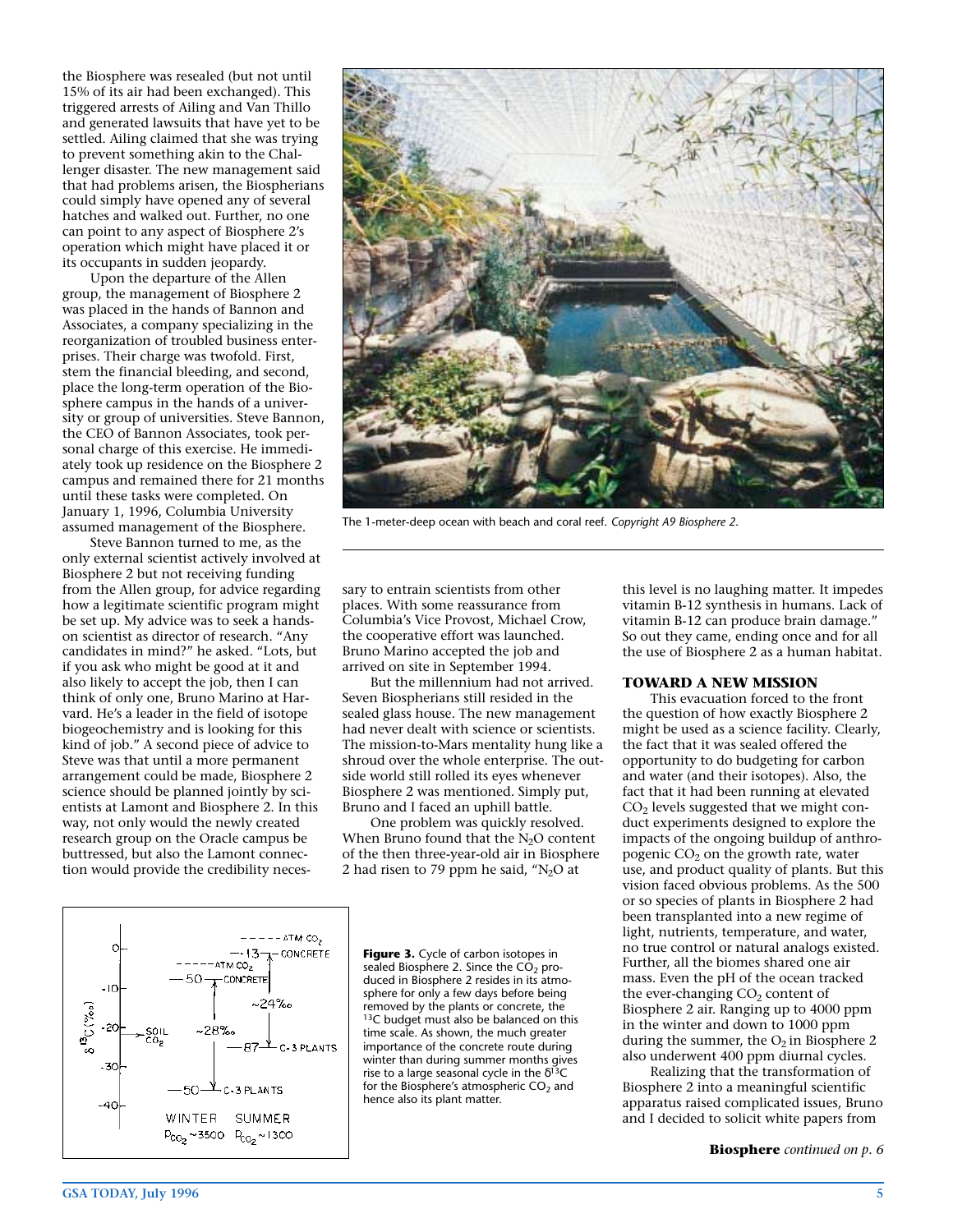#### **Biosphere** *continued from p. 5*

prominent scientists knowledgeable about aspects of problems that might be explored at the Biosphere. The writers convened at the Biosphere in mid-December 1994. While I found this get-together inspiring, I was disappointed that we didn't come away with any crisp plan. Rather, somewhat by default it was agreed that we spend the following year trying to understand more about how the Biosphere operated and carefully documenting its biota and soils. It was not that we didn't receive good suggestions, but that those we did receive did not provide a clear route by which we could overcome the limitations imposed on us by the design of the Biosphere.

So we entered 1995 without a clear mission. Fortunately, a man with a mission soon emerged. I first became aware of Guanghui Lin at the working sessions of the December white-paper meeting. Bruno had hired Guanghui to work on problems in plant physiology. I didn't realize what a gem he was until during a phone conversation he pointed out that an idea I had for altering the night-time temperature in Biosphere 2 would interfere with his proposed experiment. I heard him through, but I went away a bit miffed. I soon realized, however, that Guanghui had indeed come up with a sound and interesting strategy for the use of Biosphere 2.

Guanghui's original idea eventually became known as the spring experiment. It began in late February 1995 and continued through May 1995. The idea was to use analyzers manufactured by LiCor to measure the rates of  $CO<sub>2</sub>$  uptake and  $H<sub>2</sub>O$ loss from leaves of selected species of C3 and C4 plants from each of Biosphere 2's biomes. By creative use of the lungs and a blow-through fan system, the research team was able to drop the  $CO<sub>2</sub>$  content of Biosphere 2's air in progressive steps from its February closed-system value of 1800 ppm to 400 ppm. During each week-long step, Guanghui and his team carefully measured  $CO<sub>2</sub>$  fixation and  $H<sub>2</sub>O$  transpiration rates for leaves of his selected plants. He also archived leaf tissue and sugar samples for subsequent stable isotope analyses. Guanghui had launched us on what we hope will prove to be a very successful line of research. As outlined below, a second and more extensive winter experiment was subsequently completed.

Finding a creative use for Biosphere 2's ocean proved to be a more demanding task. Constructed as the analog of an eastfacing Caribbean reef, this Olympic-swimming-pool–sized water body has some serious drawbacks. Despite the deployment of an algae scrubber through which its water is processed once each 3.2 days, the water clarity remains marginal. Interception by the overlying glass and space frame and the afternoon shadowing by the cliff along its western shore results in woefully low light levels, down to 15% of the incoming radiation. The pumps that recirculate the water through the algae scrubber efficiently grind up those plankton that manage to sprout. Nitrate, ammonia, and phosphate are not measurable in the water column. While this near absence of nutrients is normal for coral lagoons, it prevents us from assessing the nutrient status of a benthic community. Air injectors push 1000 CFM of air through its waters, creating such a high gas-exchange rate that its  $CO<sub>2</sub>$  content (and hence pH and  $CO<sub>3</sub><sup>+</sup>$ ) slavishly follows that for the overlying atmosphere. While many of the corals remain alive, they must by any measure be in a poor state of health. Rather, the red algae, *Amphiroa*, thrives with such rapid growth rates that divers must periodically harvest it in order to prevent a complete takeover.

Clearly our first task was to revamp this monster. The air-injection system has been replaced with a water-recirculation system. The algae scrubber will be turned off, and we hope that its cleansing action will be replaced by that of a healthy planktonic ecosystem. New corals will be transplanted into small areas where the light will be artificially enhanced. Thanks to the efforts of Lamont's Taro Takahashi and Chris Langdon, we have the capability to precisely monitor  $pCO<sub>2</sub>$  and  $pO<sub>2</sub>$  in the ocean. We also have access to Taro's lab for the measurement of  $\Sigma$ CO<sub>2</sub> (to ±1 µmol/kg) as well as to isotope dilution techniques for high-precision measurement of water-column Ca, Mg, Sr, and U. Taro, Chris, and their troops have already shown that diurnal changes in  $O_2$ ,  $\Sigma$ CO<sub>2</sub>, and alkalinity can be precisely determined.

At a planning meeting held at Lamont in the summer of 1995, it was decided that our goal would be studies of coral growth and chemistry as a function of  $CO<sub>3</sub><sup>+</sup>$  ion content. Through chemical additions in the absence of the air-injection system, we could decouple the ocean's  $pCO<sub>2</sub>$  from that in the air and thereby maintain the CO $\frac{1}{3}$  concentration at any desired level. By mounting "tracer" corals on base plates, we can deploy benthic chambers to compare their carbon fixation and  $CaCO<sub>3</sub>$  deposition to that for the entire Biosphere ocean (as tracked by water-chemistry changes). We can also study how the Sr to Ca, U to Ca, 13C to  $12C$ ,  $11B$  to  $10B$ , etc. ratios change with the ocean's acidity and other environmental variables.

Before we proceed with any such program, however, we must assess the state of health of the resident corals. Fortunately, everything grown in Biosphere 2 carries a very strong carbon isotope signature. Upon closure of Biosphere 2, the  $\delta^{13}$ C of its air was offset to a new value, which averaged 5‰ more negative than that for

outside air. With the passage of seasons, it has swung back and forth through an annual cycle of about 5‰. Briefly, the cause of the offset and annual cycle ( Fig. 2) has to do with the split of  $CO<sub>2</sub>$  removal between photosynthesis on one hand and concrete uptake on the other. The former, dominated by C3 plants, exhibits a 20‰ or so preference for isotopically light  $CO<sub>2</sub>$ . The latter exhibits the 4‰ difference between the diffusion rates of  ${}^{12}CO_2$  and  ${}^{13}CO_2$ . Hence, during summer when photosynthesis dominates, the 13C/12C ratio of the photosynthate is close to that in respiration  $CO<sub>2</sub>$  (i.e.,  $-22\%$ ). During winter, when  $CO<sub>2</sub>$  removal by the two processes is closer to equal, the  $\delta^{13}$ C for C3 plant matter is more negative. Because with the airinjection system operating the isotopic exchange time between ocean carbon and atmosphere carbon was on the order of two weeks, any CaCO<sub>3</sub> precipitated in the ocean must bear the  $^{13}$ C signature of the overlying atmospheric CO<sub>2</sub>.

Despite these strides toward harnessing both the terrestrial and ocean systems for research, the basic problem remained. Did these short-term experiments offer any insight into the consequences of the ongoing buildup of  $CO<sub>2</sub>$  in Earth's atmosphere? While sequenced changes in the  $CO<sub>2</sub>$  content of Biosphere 2 air provided a way to at least partially compensate for the absence of a true control, such experiments provide only information on how a given species responds to short-term changes in  $CO<sub>2</sub>$  content of the air in which it grows. Many plant physiologists and most ecologists would consider such experiments to yield a misleading guide to the long-term impacts of fossil fuel–induced rise in our atmosphere's  $CO<sub>2</sub>$ content. Realizing this, we decided early on that we must also find a way to conduct long-term experiments. I initially thought in terms of building a separate set of identical greenhouses on the Biosphere 2 site. Each would operate at a different  $CO<sub>2</sub>$  content. It didn't take long to realize that this was impractical, for it would blow the budget. During the December 1994 white paper meeting, Bruce Kimball of the U.S. Department of Agriculture suggested that the agricultural biome lent itself to separation into three separate sections that could be operated at different  $CO<sub>2</sub>$  levels. Although this was a very appealing idea, it was clear that Ed Bass, Biosphere 2's patron, did not look with favor on dividing up his glass house into many independent compartments; so our thinking was stalled for several months.

About the time our spring experiment was completed, rumors began to spread that Columbia's Mike Crow and Biosphere's Steve Bannon had been working behind the scenes to create an arrangement under which Columbia would assume management of the Biosphere campus. By July 1995, it became clear that